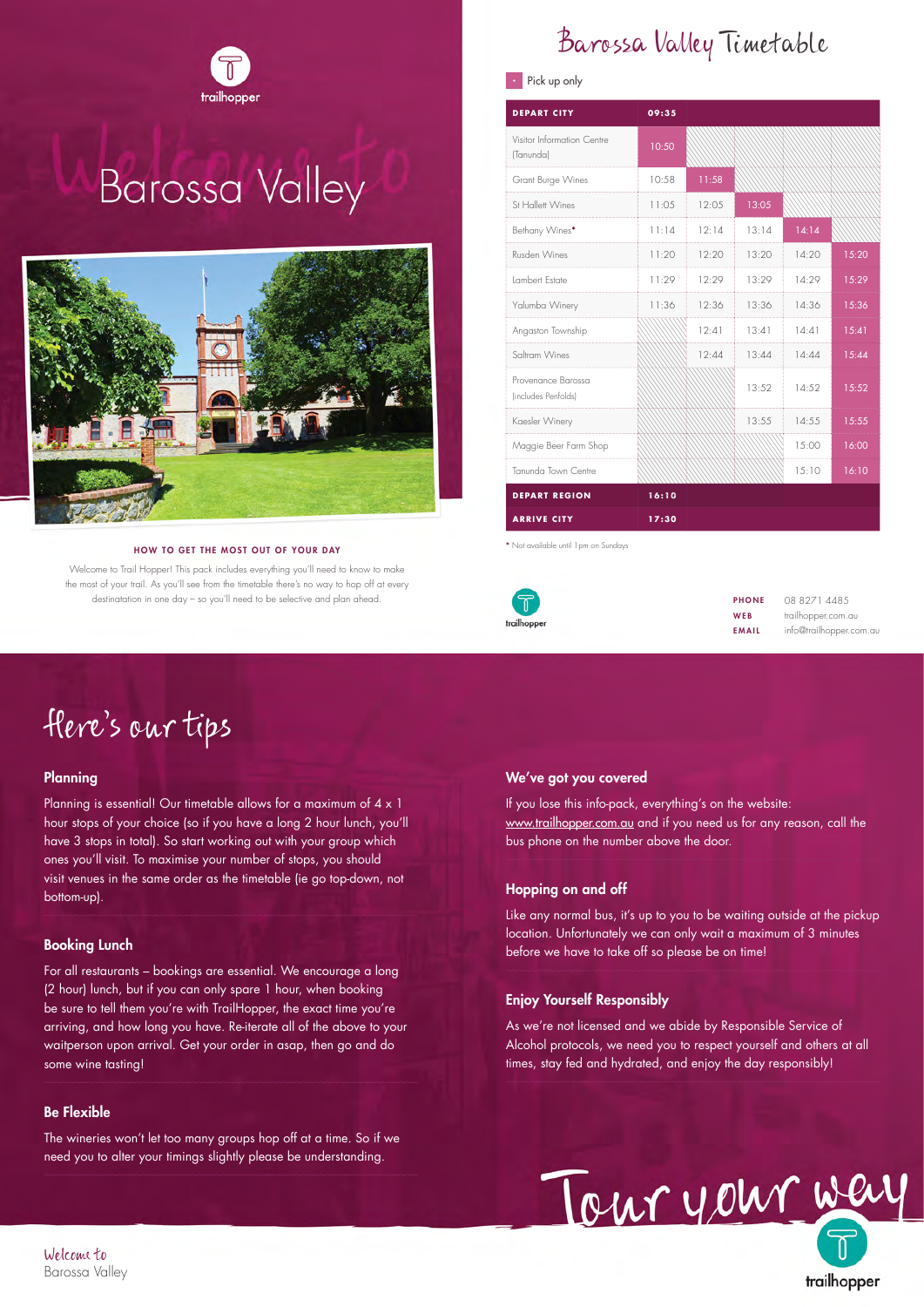# Barossa Valley Destinations

| <b>VENUE</b>                                                 | <b>DESCRIPTION</b>                                                                                                                                                                                                                                                                                                                                                                                                 | <b>WINE/DRINKS</b>                                          | <b>FOOD</b>                                                  |
|--------------------------------------------------------------|--------------------------------------------------------------------------------------------------------------------------------------------------------------------------------------------------------------------------------------------------------------------------------------------------------------------------------------------------------------------------------------------------------------------|-------------------------------------------------------------|--------------------------------------------------------------|
| <b>Grant Burge Wines</b><br><b>Ph:</b> 8563 7644             | Grant Burge Wines is nestled in the heart of the Barossa Valley and offers premium wines, great coffee and<br>casual dining all with beautiful Barossa Valley views. <b>T</b>                                                                                                                                                                                                                                      | Reds, whites and<br>sparkling                               | N/A                                                          |
| St Hallett Wines<br>Ph: 8563 7070                            | St Hallett offers a memorable experience for wine lovers. Whether you're tasting their current range at the<br>cellar door or enjoying a glass with friends under the vine covered pergola, their professional staff will<br>ensure your visit will be memorable and rewarding. You can also enjoy the beautiful views of the vineyard<br>surrounding lawns. <b>I'll</b>                                           | Variety of premium<br>reds                                  | Regional platters                                            |
| <b>Bethany Wines</b><br><b>Ph:</b> 8563 2086                 | Bethany Wines has built a reputation as one of Australia's finest wine producers, underpinned by a<br>strong sense of family tradition since the mid-1800s. They invite you to enjoy spectacular views<br>overlooking the Barossa, taste hand-crafted wines, and immerse yourself in the place that<br>is Bethany. <b>I</b> 11                                                                                     | Champion cool<br>climate reds,<br>whites, and<br>fortifieds | Picnic platters                                              |
| <b>Rusden Wines</b><br>Ph: 8563 2976                         | The home of Black Guts Shiraz. Located amongst the vines with a view over the winery to the Barossa<br>Ranges, Vine Vale's pioneering family owned & operated winery & vineyard draws on 7 generations of<br>grape growing. They make traditional Barossa reds, along with old vine Zinfandel, Malbec, Chenin Blanc<br>& Rosé, available for tasting in Cellar Door, alongside locally sourced produce platters. T | Range of<br>handmade quality<br>reds plus white and<br>rose | Locally sourced<br>meats, cheese and<br>produce platters     |
| Lambert Estate<br>Ph: 8564 2222                              | Discover Lambert Estate – a beautiful venue with stunning views, boutique wines, delicious dining, and art<br>gallery. Enjoy a casual platter or linger over an a la carte lunch. A true sensory experience not to be<br>missed. <b>1</b> 1                                                                                                                                                                        | A range of<br>handcrafted red<br>and white wines            | Regional platters<br>and a la carte<br>seasonal dining       |
| Yalumba Winery<br>Ph: 8561 3200                              | Yalumba is Australia's oldest family owned winery. The winery itself is more than 170 years old and its<br>grand stone buildings, cultivated gardens, character-filled 'wine room' and huge selection of premium wines<br>make for a memorable tasting. $\mathbf{Y}$ $\mathbf{N}$                                                                                                                                  | Large variety of<br>reds, whites and<br>stickies            | Regional platters                                            |
| Angaston Township                                            | Angaston is a charming, bustling village still displaying its original English-influenced character. Here you<br>can wander, eat lunch at a range of vibrant cafés, sample the Barossa Cheese Company (                                                                                                                                                                                                            | Riesling, shiraz,<br>rose and many<br>more                  | Cafés, bakery,<br>cheese, share<br>plates, picnic<br>options |
| Saltram Wines<br><b>Ph:</b> 8561 0200                        | This venue has it all – wines, history, and good food. Here you'll taste the well known 'PepperJack'<br>wines, and the adjoining 'Salter's Restaurant' offers modern regional cuisine. $\parallel \parallel$                                                                                                                                                                                                       | Large variety of<br>reds and whites                         | Modern regional<br>cuisine                                   |
| Provenance Barossa                                           | A unique collection of food, beverage and tourism businesses located in the heart of the Barossa. With 2<br>iconic cellar doors, artisan gin, wood oven pizza, coffee roasted on-site, traditional Mettwurst and Craft<br>Beer, it's the perfect blend of experiences on one property.                                                                                                                             | N/A                                                         | N/A                                                          |
| First Drop Wines<br>Ph: 0488 299 233                         | Based at the 'Home of the Brave' in the Barossa, First Drop is making wines with flavour, texture and<br>a splash of funk to bring you a diverse, deliciously exciting and thought provoking line up of flavours.<br>Combined with the best tapas in Barossa, you can't go wrong at this fantastic venue! I                                                                                                        | Variety of reds and<br>whites                               | Tapas style dishes                                           |
| Penfold's Barossa<br>Cellar Door<br><b>Ph:</b> 8568 8408     | Penfolds Barossa Valley Cellar Door is located in the heart of the Barossa Valley - Visit Penfolds Barossa<br>Valley Cellar Door and discover the philosophy and spirit behind Australia's greatest wines, just a stone's<br>throw from our Barossa Valley winery where some of our winemakers craft Penfolds wines. T                                                                                             | Top class reds,<br>whites and<br>fortifieds                 | N/A                                                          |
| <b>Barossa Distilling</b><br>Company<br>Ph: 0418 996 310     | Barossa Distilling Company's Tasting Room & Bar occupies the old Penfolds Distillery space. Producers of<br>premium Gin, they also offer a range of spirits and cocktails. Try Gin tastings & masterclasses and indulge<br>in delicious food from their 'bites' menu. $\parallel$ $\parallel$                                                                                                                      | Gin, cocktails and<br>spirits                               | Regional platter                                             |
| <b>Bean Addiction</b><br>Coffee Roasters<br>Ph: 0412 144 656 | Creating premium blends for coffee and tea lovers, this family owned and operated business is a unique<br>experience. Their store & coffee house also supplies a range of coffee and tea accessories which make the<br>perfect gift or self-indulgence.                                                                                                                                                            | Tea and coffee                                              | N/A                                                          |
| Ember Pizza<br><b>Ph:</b> 7523 3960                          | Family friendly with a focus on local and sustainable produce, an Italian wood oven takes pride of place<br>providing mouth-watering pizza's and special items have been tailored just for kids. Local wines, beers and<br>other beverages complete the offering. T to II                                                                                                                                          | Wine, beer and<br>cocktails                                 | Woodoven pizza<br>and shared plates                          |
| Stein's Taphouse<br>Ph: 0424 591 881                         | 15 taps of Aussie craft beers & 60 more in cans or bottles plus a huge range of Australian whiskies &<br>boutique wines. A fun bar with outside decking, music, and a menu featuring a range of burgers (caters for<br>vegetarians/vegans too). $\mathbf{T} \mathbf{D} \mathbf{N}$                                                                                                                                 | Large range of<br>craft beers and<br>local wines            | American diner<br>style food                                 |
| Steiny's Traditional<br>Mettwurst<br>Ph: 0477 155 998        | Using Australian meat, smoked with local hardwoods, their Mettwurst has a distinctive Barossa flavour. The<br>tasting room has a huge selection of artisan products to buy and enjoy a homemade Mettwurst toastie and<br>a glass of Penfold's wine on the premises. <b>T</b> 1                                                                                                                                     | Penfolds wine                                               | Mettwurst toastie                                            |
| Kaesler Winery<br>Ph: 0458 952 855                           | Established in the 1890s, Kaesler welcomes you into a gorgeous setting of character-filled stone buildings<br>and luxurious Barossa wine. $\bigtriangledown$                                                                                                                                                                                                                                                       |                                                             |                                                              |
| Maggie Beer<br>Farm Shop<br>Ph: 8562 4477                    | A visit to Maggie Beer's Farm Shop is an absolute must. Cook, writer and founder of 'Maggie Beer<br>Products', this venue offers a large range of retail products and structured food tastings, pre booked wine<br>tastings also available. Here you'll also find her cafe offering Coffee, cakes and casual Platter lunch<br>options Ym <sup>1</sup>                                                              | Cider, wines by<br>the glass or bottle,<br>coffee           | Café, share plates,<br>picnic options                        |
| Tanunda<br><b>Town Centre</b>                                | The cosmopolitan heart of the Barossa and home to the Tourist Information Office, here you can experience<br>a whole cross section of the Barossa good life here, with an ever-growing cluster of cafes, restaurants,<br>butchers, bakeries and cellar doors providing a glimpse into the Barossa' famous food and<br>wineoffering. $\mathbf{T} \mathbf{D} \mathbf{N}$                                             | Everything under<br>the sun!                                | Cafés, bakery,<br>share plates, picnic<br>options            |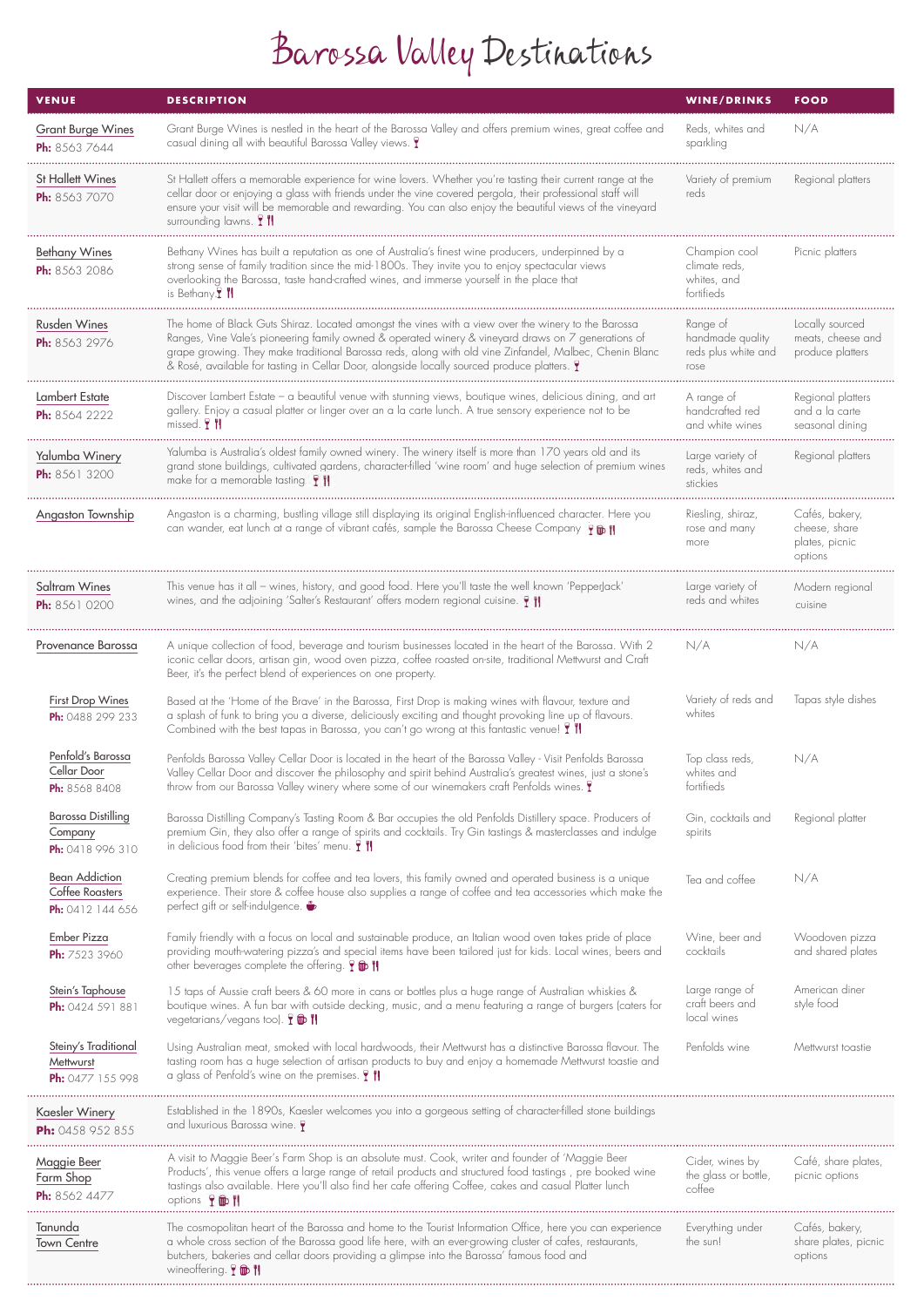

### **Exclusive Deals & Tasting Fees ‐ Barossa Valley**

#### **Deals, Discount & Paid Tastings**

| Venue                        | Deal / Discount                                                                                         |  |  |  |
|------------------------------|---------------------------------------------------------------------------------------------------------|--|--|--|
| <b>Grant Burge</b>           | An array of Different Tastings \$10pp to \$60pp (Bookings Essential)<br>$\bullet$                       |  |  |  |
| <b>St Hallett Wines</b>      | \$10pp-\$15pp St Hallett Explorer (Bookings Essential via website)<br>٠                                 |  |  |  |
|                              | \$15pp-\$20pp Chocolate and Wine Experience (Bookings Essential via website)<br>٠                       |  |  |  |
|                              | \$20pp-\$25pp Shiraz Masters (Bookings Essential via website)<br>$\bullet$                              |  |  |  |
|                              | St Hallett Cheese Platter \$35 or St Hallett Regional Platter \$50 (Bookings Essential via<br>$\bullet$ |  |  |  |
|                              | website)                                                                                                |  |  |  |
|                              | 15% off all wine purchases upon joining the St Hallett Wine Club<br>٠                                   |  |  |  |
| <b>Bethany Wines</b>         | \$15 pp Blue Quarry Tasting (Bookings Essential)<br>$\bullet$                                           |  |  |  |
|                              | Picnic Platter \$45 Serves 2 (Bookings Essential)<br>$\bullet$                                          |  |  |  |
| Rusden Wines                 | 10% off 'Platter and Glass of Wine' deal<br>$\bullet$                                                   |  |  |  |
| Lambert Estate               | Complimentary Tasting (Usually \$10 per Person) (Bookings Essential)<br>$\bullet$                       |  |  |  |
|                              | Vegetarian or Cheese Platter and 2 glasses of wine or Wine makers Platter and 2 glasses<br>$\bullet$    |  |  |  |
|                              | of wine(Bookings Essential)                                                                             |  |  |  |
|                              | House made pizza with a glass of wine (Bookings Essential)<br>$\bullet$                                 |  |  |  |
| Yalumba                      | Flight Tastings from \$10pp to \$30pp (Bookings Essential via website)<br>٠                             |  |  |  |
|                              | \$50 Tasting Flight and Coopers Platter for Two (Bookings Essential via website)<br>$\bullet$           |  |  |  |
| Saltram / Salters            | <b>Complimentary Basic Range Tasting</b><br>$\bullet$                                                   |  |  |  |
|                              | \$30pp for Premiums Wines of 3 Varieties<br>$\bullet$                                                   |  |  |  |
|                              | \$49pp Saltram Share Lunch (Bookings Essential)<br>$\bullet$                                            |  |  |  |
|                              | \$35 pp Mamre Brook Pizza Share (Bookings Essential)<br>$\bullet$                                       |  |  |  |
|                              | 30% off wine purchases in cellar door when having lunch at Salter's Kitchen restaurant<br>$\bullet$     |  |  |  |
| Penfolds                     | \$10 pp for all tasting<br>$\bullet$                                                                    |  |  |  |
|                              | \$85pp Make Your Own Blend (Bookings Essential, only available for 1:52pm)<br>$\bullet$                 |  |  |  |
|                              | \$150pp Grange Tasting (Bookings Essential)<br>$\bullet$                                                |  |  |  |
| <b>First Drop Wines</b>      | Complimentary - Fun & Fresh Tasting (usually \$5pp) (Bookings Essential)<br>$\bullet$                   |  |  |  |
|                              | A TrailHopper lunch offer: Food and Wine Experience \$40pp 4 tapas dishes with<br>$\bullet$             |  |  |  |
|                              | individually paired wines (Bookings Essential)                                                          |  |  |  |
| <b>Barossa Distilling</b>    | \$5 off total bill when purchasing a bottle/s of BDC gin<br>$\bullet$                                   |  |  |  |
| Company                      | \$22pp-\$34pp Gin Tastings (Bookings Essential)                                                         |  |  |  |
|                              | \$30pp Cocktail Tasting (Bookings Essential)<br>$\bullet$                                               |  |  |  |
| <b>Bean Addiction Coffee</b> | 10% off any 3kg purchase of Coffee Bean products<br>$\bullet$                                           |  |  |  |
| Roasters                     |                                                                                                         |  |  |  |
| <b>Steins Taphouse</b>       | • Purchase any burger from the menu to receive a pint of 'Local's Lager' for only \$5. Valid            |  |  |  |
| Steiny's Traditional         | Monday to Friday upon presentation of TrailHopper Lanyard<br>10% off purchases                          |  |  |  |
| Mettwurst                    |                                                                                                         |  |  |  |
| <b>Ember Pizza</b>           | \$35pp 'A Proper Good Feed' and \$5 extra for Dessert (Bookings Essential)<br>$\bullet$                 |  |  |  |
| Kaesler Winery               | \$10pp Standard Tasting<br>$\bullet$                                                                    |  |  |  |
|                              | \$40pp Old Vine Trio                                                                                    |  |  |  |
| Maggie Beers Farm            | \$10pp Estate Wines Tasting or \$18pp with Pate Plate or \$24with CheeseBoard (Bookings<br>٠            |  |  |  |
| Shop                         | Essential via https://www.maggiebeersfarmshop.com.au/)                                                  |  |  |  |
|                              | \$35pp Complete Gin blending & Tasting experience (Bookings Essential via website)<br>$\bullet$         |  |  |  |
|                              | Produce Tasting (Subject to availability)                                                               |  |  |  |
|                              |                                                                                                         |  |  |  |

**Please Turn Over** *for Daily Restaurant and Winery Open Times*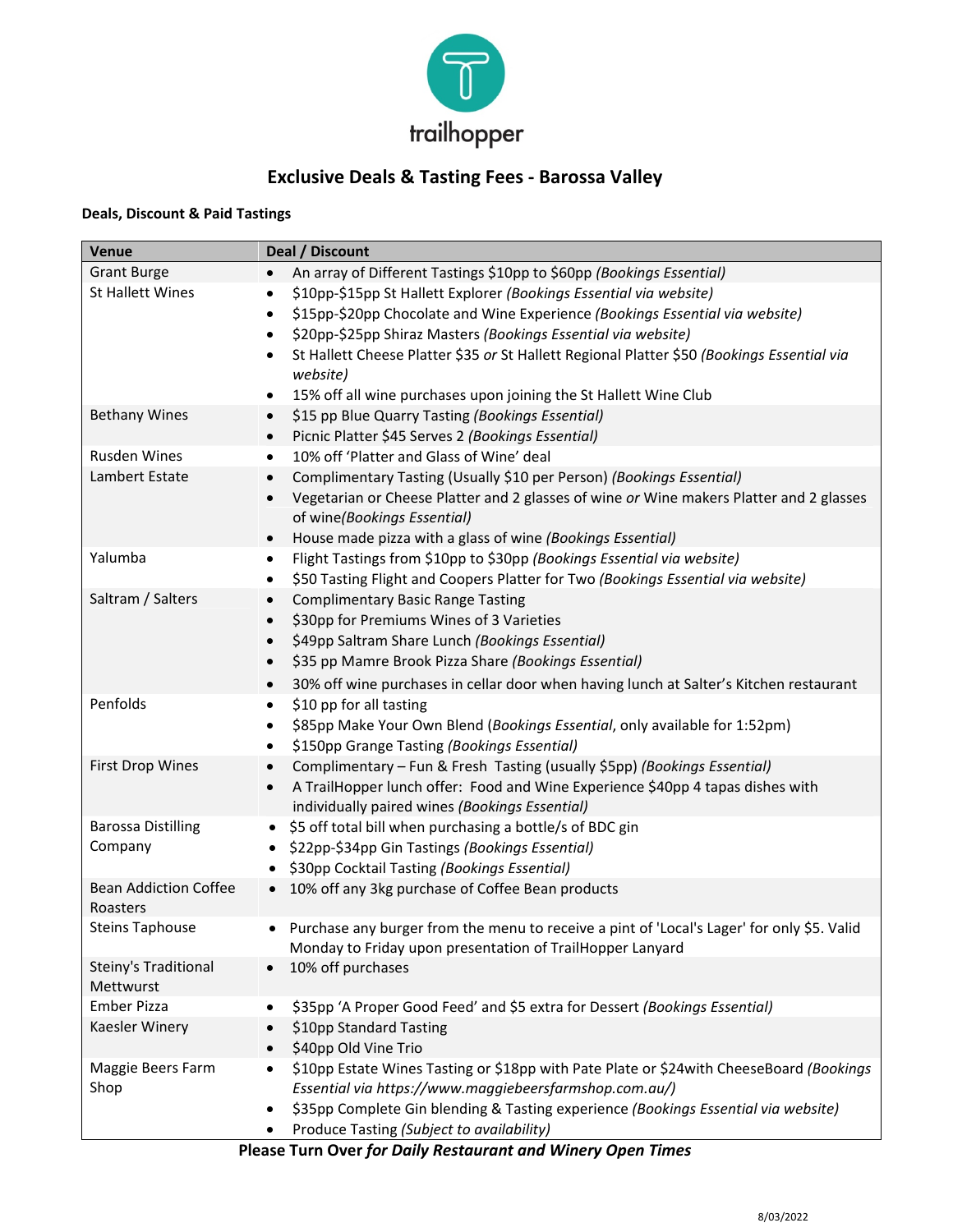

## **Restaurant and Winery Availability**

| Day           | Venue                                                                                                              | <b>Availability</b>                                                          |  |
|---------------|--------------------------------------------------------------------------------------------------------------------|------------------------------------------------------------------------------|--|
| Monday        | Salters / Saltram                                                                                                  | Kitchen Closes at 2pm                                                        |  |
|               | <b>First Drop Wines</b>                                                                                            | Closed                                                                       |  |
|               | <b>Ember Pizza</b>                                                                                                 | Closed                                                                       |  |
|               | <b>Barossa Distilling Company</b>                                                                                  | Closed                                                                       |  |
| Tuesday       | Bethany<br>Salters / Saltram<br><b>First Drop Wines</b><br><b>Ember Pizza</b><br><b>Barossa Distilling Company</b> | Closed<br>Kitchen Closes at 2pm<br>Closed<br>Closed                          |  |
| Wednesday     | Bethany<br>Salters / Saltram<br><b>First Drop Wines</b><br><b>Ember Pizza</b><br><b>Barossa Distilling Company</b> | Closed<br>Kitchen Closes at 2pm<br>Kitchen Closes at 3pm<br>Closed<br>Closed |  |
| Thursday      | Salters / Saltram<br><b>First Drop Wines</b><br><b>Ember Pizza</b><br><b>Barossa Distilling Company</b>            | Kitchen Closes at 2pm<br>Kitchen Closes at 3pm<br>Closed<br>Closed           |  |
| Friday        | Salters / Saltram<br><b>First Drop Wines</b>                                                                       | Kitchen Closes at 2pm<br>Kitchen Closes at 3pm                               |  |
| Saturday      | Salters / Saltram<br><b>First Drop Wines</b>                                                                       | Kitchen Closes at 3pm<br>Kitchen Closes at 3pm                               |  |
| <b>Sunday</b> | Bethany<br>Salters / Saltram<br><b>First Drop Wines</b>                                                            | Open from 1pm onwards<br>Kitchen Closes at 3pm<br>Kitchen Closes at 3pm      |  |

**\*Restaurants are on this list because their kitchen is closed (or closes early). For all other restaurants assume the kitchen is open until 4pm or later.**

#### **Share Platters Also Available At These Venues:**

- Yalumba
- Bethany
- Rusden
- St Hallett
- Barossa Distillery (Bar bites)